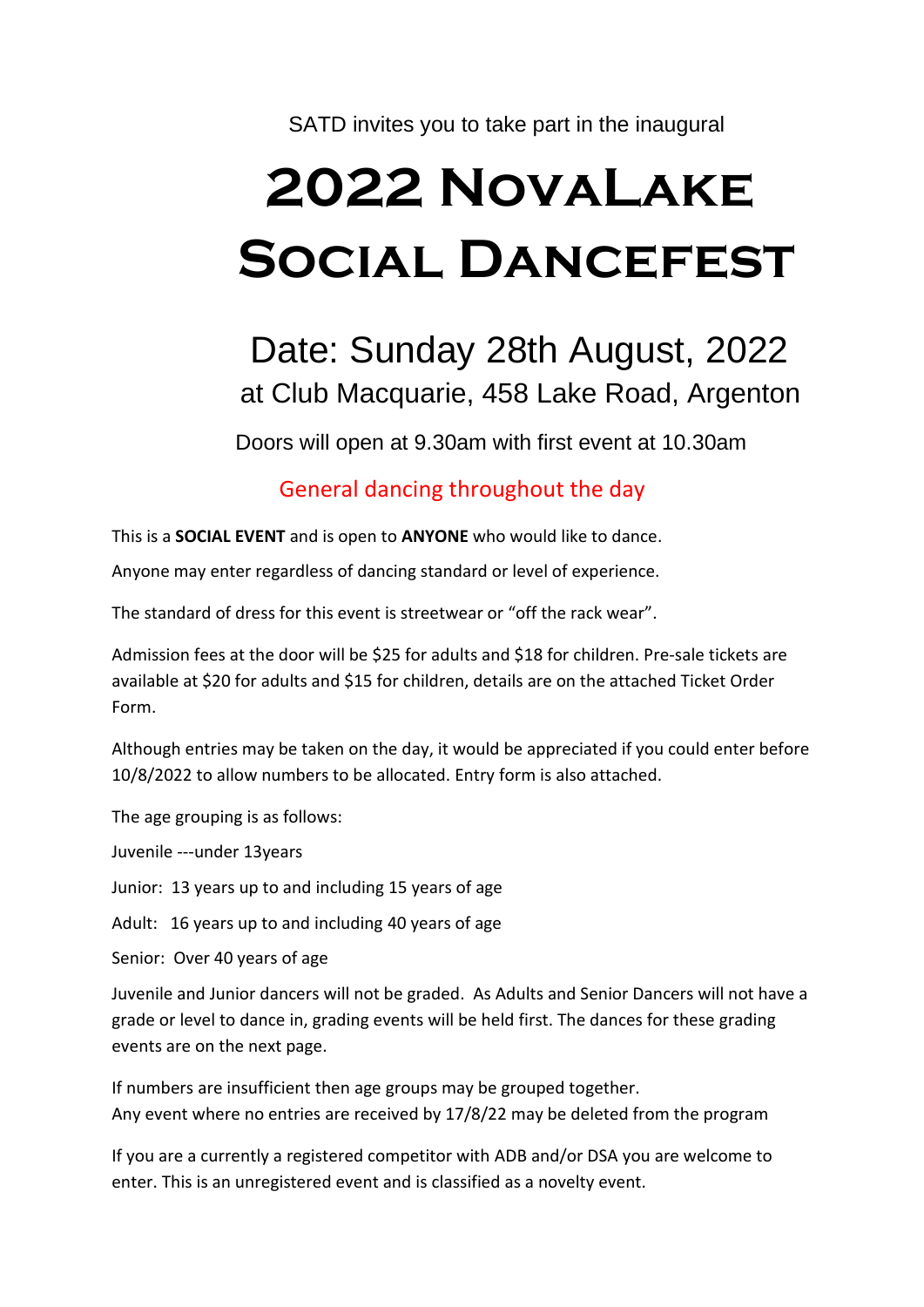# *GRADING EVENTS* **– These will be held first.**

#### *ADULT AND SENIOR COUPLES MUST DANCE THE DANCES INDICATED BELOW IN THEIR CHOSEN STYLE/S FIRST TO BE GRADED FOR SOCIAL FEST EVENTS*

|        | <b>MODERN</b> | <b>LATIN</b> | <b>NEW VOGUE</b>   | <b>SEQUENCE</b> |
|--------|---------------|--------------|--------------------|-----------------|
| Adult  | Waltz         | Samba        | Merrilyn           | Alpha Waltz     |
| Senior | Waltz         | Cha Cha Cha  | <b>Swing Waltz</b> | Alpha Waltz     |

#### **ADULT/SENIOR/MASTERS EVENTS – SEQUENCE**

#### **A GRADE**

Magenta Waltz, Saunter Reve, Tango Serida

#### **B GRADE**

Alpha Waltz, Balmoral Blues

#### **C GRADE**

Alpha Waltz, Mayfair Quickstep

#### **ADULT EVENTS**

#### **A GRADE**

Slow Foxtrot, Tango, Quickstep Tracie Leigh Waltz, Carousel, Tango Terrific Samba, Rumba, Jive

#### **B GRADE**

Waltz, Quickstep Swing Waltz, Tangoette Rumba, Jive

#### **C GRADE**

 Waltz, Quickstep Merrilyn, Gypsy Tap Cha Cha Cha, Jive

#### **SENIOR EVENTS**

#### **A GRADE**

Waltz, Tango, Slow Foxtrot Lucille Waltz, Barclay Blues, La Bomba Cha Cha Cha, Rumba, Jive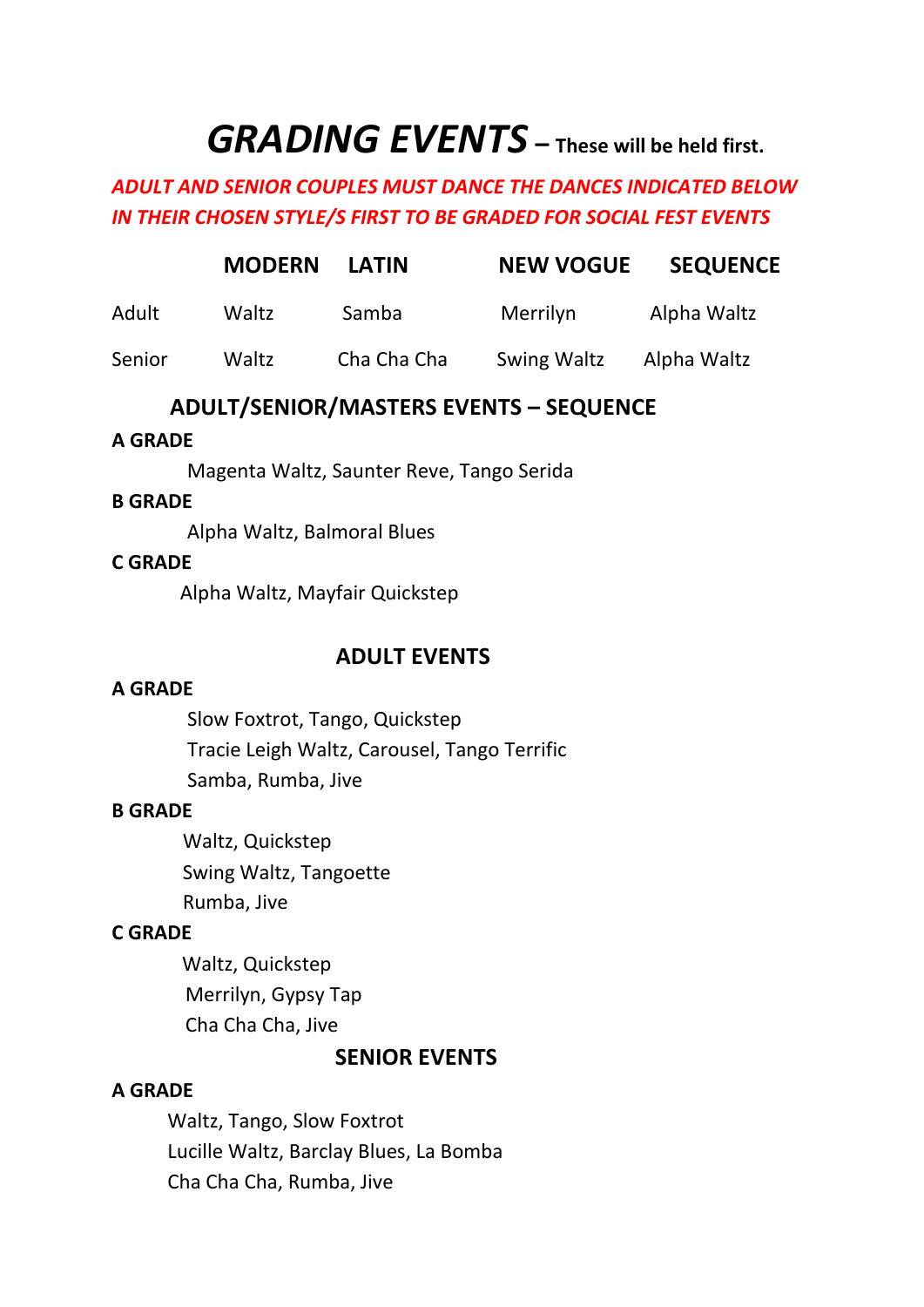#### **B GRADE**

Waltz, Slow Foxtrot Lucille Waltz, Tangoette Rumba, Jive

#### **C GRADE**

Waltz, Quickstep Merrilyn, Evening Three Step Cha Cha Cha, Jive

# *NON-GRADING EVENTS*

# **JUVENILE OPEN TO ALL EVENTS**

#### **UNDER 13 Years (No Grading rounds)**

- **1** Waltz, Quickstep
- **2** Cha Cha Cha, Jive
- **3** Merrilyn, Evening Three Step

## **JUNIOR OPEN TO ALL EVENTS**

#### **13,14 and 15 Years (No grading rounds)**

- **4** Waltz, Quickstep
- **5**. Merrilyn, Tangoette
- **6.** Cha Cha Cha, Samba

# **OPEN TO ALL JUVENILE/JUNIOR COUPLES**

#### **Any age under 16 Years (No grading rounds)**

- **7.** Slow Rhythm, Merrilyn, Cha Cha Cha
- **8**. Quickstep, Swing Waltz, Jive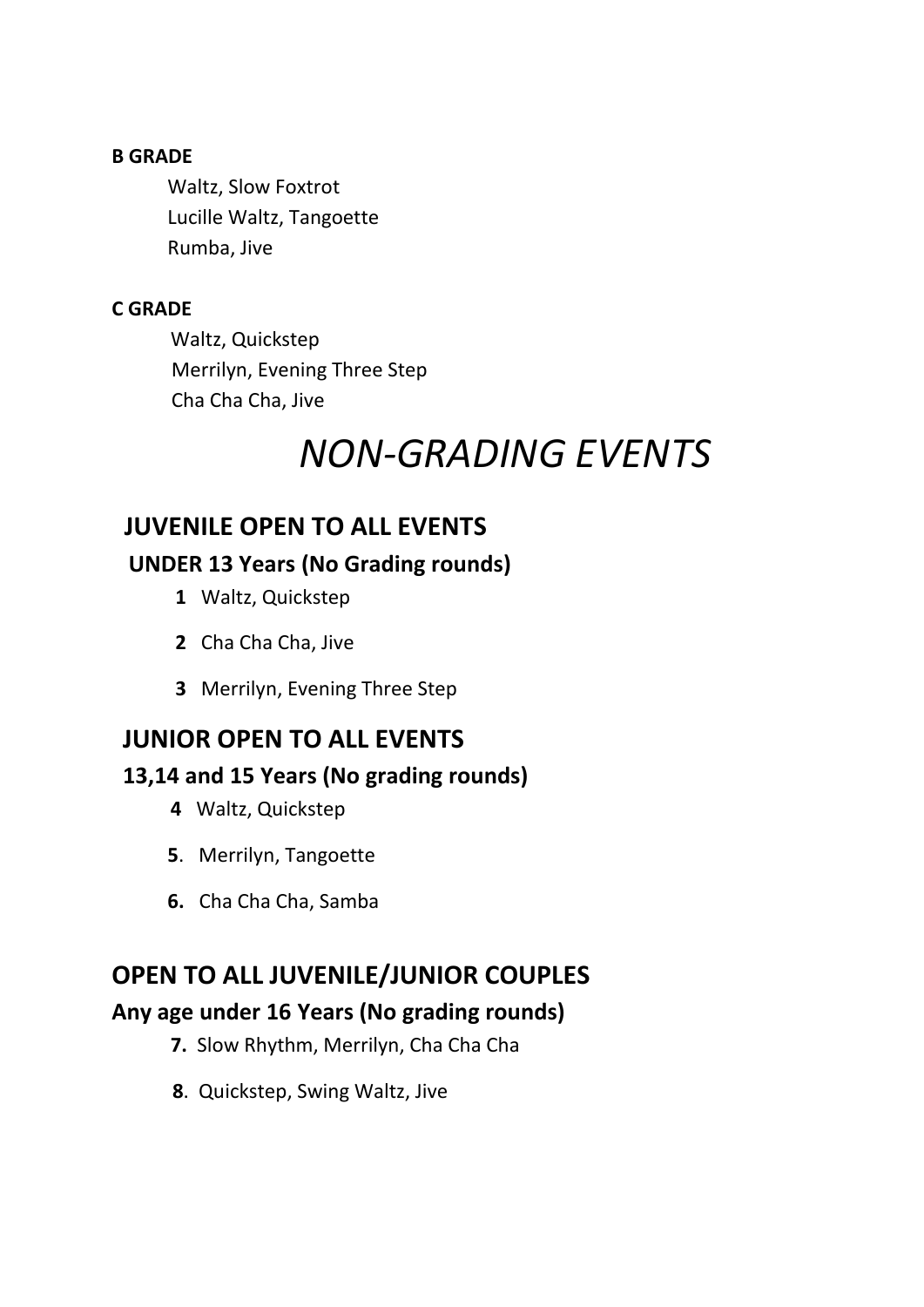# **INDIVIDUALS (no grading rounds)**

Individuals may be partnered by any Amateur or Professional Dance

#### **JUVENILE/JUNIOR GIRLS**

- **9.** Waltz, Quickstep
- **10.** Merrilyn, Evening Three Step
- **11.** Cha Cha Cha, Samba

#### **JUVENILE/JUNIOR BOYS**

- **12.** Waltz, Quickstep
- **13.** Merrilyn, Evening Three Step
- **14.** Cha Cha Cha, Samba

#### **ADULT LADY**

- **15.** Waltz, Quickstep
- **16.** Swing Waltz, Tangoette
- **17.** Rumba, Samba

#### **ADULT GENT**

- **18.** Waltz, Quickstep
- **19.** Swing Waltz, Tangoette
- **20.** Rumba, Samba

#### **SENIOR LADY**

- **21.** Waltz, Quickstep
- **22.** Swing Waltz, La Bomba
- **23.** Rumba, Jive

#### **SENIOR GENT**

- **24.** Waltz, Quickstep
- **25.** Swing Waltz, La Bomba
- **26.** Rumba, Jive

#### **ANY AGE GIRL/LADY**

**27**. Balmoral Blues, Mayfair Quickstep

#### **ANY AGE BOY/GENT**

**28.** Boston Two Step, Mayfair Quickstep